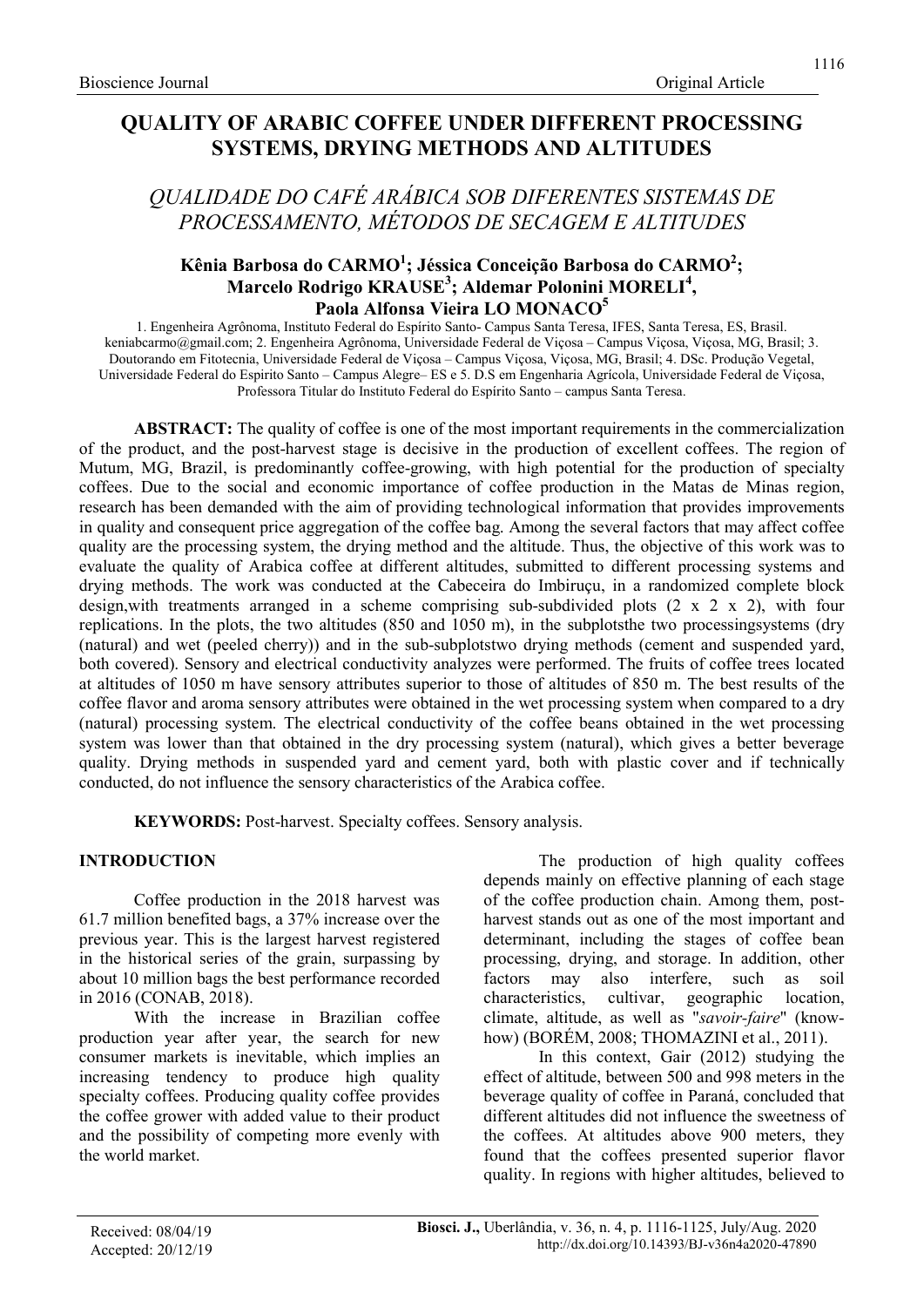be cooler, coffees get higher grades for taste, aroma, sweetness and body, compared to lower altitude regions, where temperatures are warmer, due to slower maturation and higher accumulation of total sugars in grains at lower temperatures (ANDROCIOLI et al., 2003).

In the same way, coffee processing interferes significantly in its quality, however in the consulted literature no works were found correlating the quality with the form of processing. Postharvest, coffee can be processed in two ways, dry and wet. In dry processing, the fruit is dried in its integral form (with husk), giving rise to the coffees denominated in coconut or natural. Wet processing consists of the removal of the husk, pulp and/or mucilage of the mature fruit, which are substrates favorable to the development of microorganisms that can cause the occurrence of fermentation harmful to the final quality of the product (MALTA, 2011).

Drying is another fundamental post-harvest management of coffee beverage quality. Among the different forms of drying, basically, the three most frequently used by producers today are natural drying, using solar radiation in yards; artificial drying, carried out in rotary dryers by direct or indirect fire and drying in greenhouse systems (covered yard) (REINATO et al., 2012).

Considering the importance of post-harvest management in the quality of the Arabica coffee, this study aimed to evaluate the quality of Arabica coffee at different altitudes, submitted to different processing systems and drying methods.

#### MATERIAL AND METHODS

The experiment was carried out in the district of Imbiruçu (LAT-20°10' S, LON-41°24' O), in the municipality of Mutum, Minas Gerais.

Fruits of Arabica coffee (Coffea arabica L.) cultivar Catuaí 44 Vermelho were used. The fruits were harvested using cloth by means of manual melting at two altitudes, 850 and 1050 m, and then transported in raffia bags to the processing unit. The coffees destined to the dry treatments consisted of coffee beans at the cherry maturation point and went straight to the cement and suspended yard. The peeled cherry coffee went through the humid process, during which stage all the fruits were buoyant and green, keeping only the fruits in mature stage, the cherry coffee peeled. From this stage, the peeled cherry treatments were applied to the drying system in a suspended yard and cement yard, where each experimental plot consisted of 10 liters of coffee. All treatments were randomly arranged in the yards with four replications.

The experiment was carried out in a randomized complete block design,with treatments arranged in a scheme comprisingsub-subdivided plots  $(2 \times 2 \times 2)$ , with four replications. In the plots, the two altitude(850 and 1050 m), in the subplotsthe two processingsystems (dry (natural) and wet (peeled cherry)) and in the sub-subplotstwo drying methods (cement and suspended yard, both covered),totaling eight treatments (Table 1).

| <b>Treatments</b> | <b>Altitude</b> | <b>Process</b> | <b>Drying methods</b> |
|-------------------|-----------------|----------------|-----------------------|
|                   | 850             | Natural        | Suspended yard        |
|                   | 850             | Natural        | Cement yard           |
|                   | 1050            | Natural        | Suspended yard        |
| $\overline{4}$    | 1050            | Natural        | Cement yard           |
|                   | 850             | Peeled cherry  | Suspended yard        |
| 6                 | 850             | Peeled cherry  | Cement yard           |
|                   | 1050            | Peeled cherry  | Suspended yard        |
|                   | 1050            | Peeled cherry  | Cement yard           |

Table 1. Treatments evaluated in the experiment considering the combination ofaltitude, processing and drying methods.

After the separation process, the coffee was dried to 11.5% moisture (b.u.), in a suspended yard and in a cement yard, both covered, following the hygiene recommendations, layer thickness and tillage, suggested by Borém et al. al. (2008).

During the drying process, rainfall, relative humidity of the external environment and internal environments of the drying units were measured, the maximum and minimum temperatures of the external environment and average temperature of the external environment of the drying units, at 9 am, 12 pm and 3 pm. In this procedure, the measuring apparatus was positioned on the mass of grains. The electrical conductivity and sensory analyzes of the grains were also carried out to determine the quality.

For the determination of electrical conductivity, a test was conducted, using 50 grains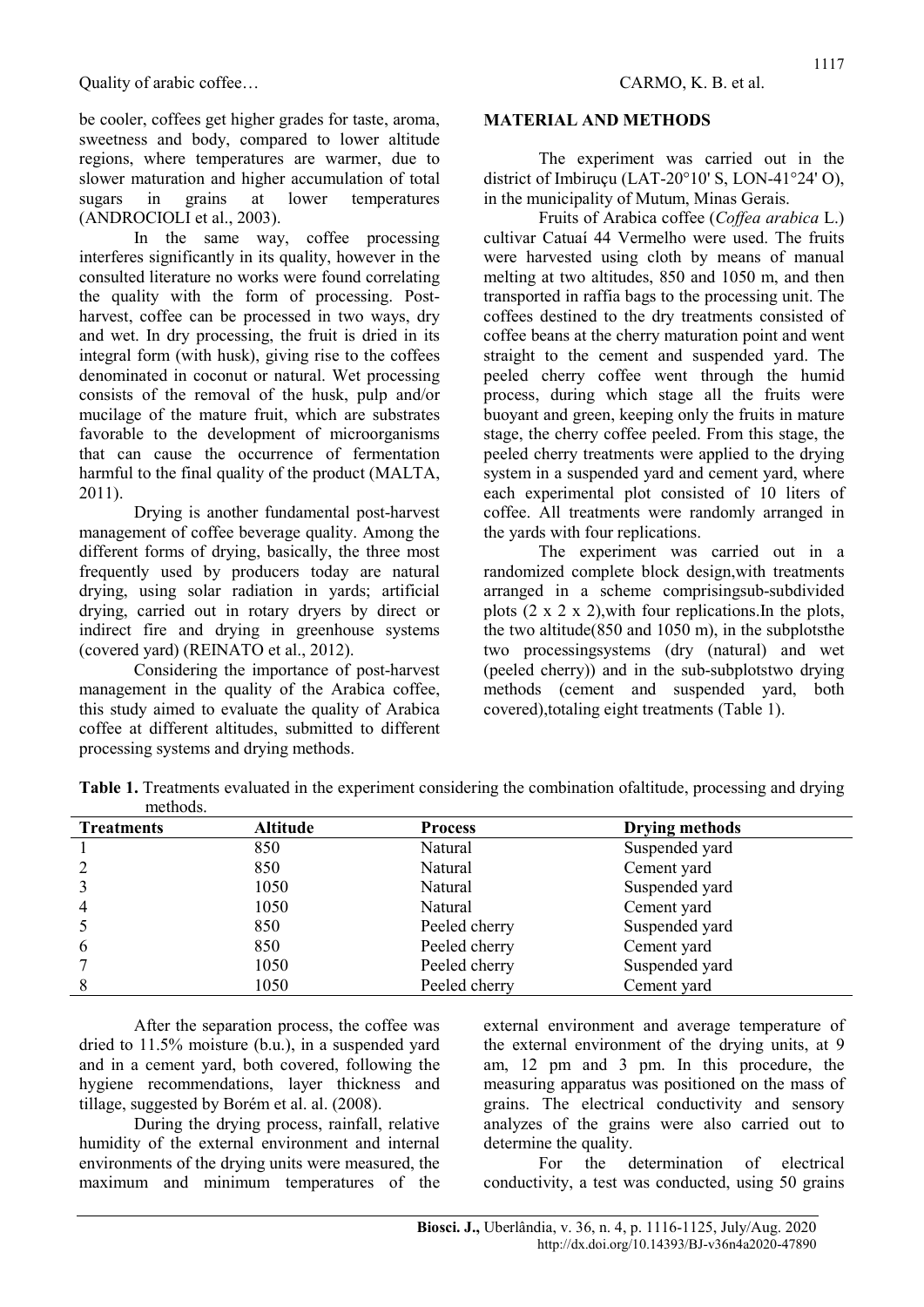of each treatment, which were weighed and placed in plastic cups containing 75 mL of deionized water. They were then taken to the BOD chamber at 25°C for 24 hours. The reading was made in a conductivity meter, by immersing the electrodes in the imbibition water. The results were expressed in  $μS cm<sup>-1</sup> g<sup>-1</sup>$ . (PRETE, 1992).

The sensory analysis of the coffee beverage was performed by four trained tasters and qualified as Certified Cupping Judges (SCAA), belonging to the IFES server board - Campus Venda Nova do Imigrante - ES. Samples were prepared and coded and sent to the laboratory. The roasting and sensory analysis of the samples were performed according to the methodology proposed by the Specialty Coffee Association of America - SCAA (LINGLE, 2011). At each evaluation, five cups of coffee were sampled from each sample and scores were scored from 0 to 10 points for each of the following attributes: fragrance/aroma, uniformity, absence of defects, sweetness, taste, acidity, body, balance and overall impression. The final grade represented the sum of the attributes.

Data were submitted to variance analysis, considering the main effects of the factors and their interaction. As for each factor there are only two levels, the variance analysis was conclusive for all variables. The procedures were performed considering an  $\alpha$  of up to 5% probability, using SAS University software (CODY, 2015).

#### RESULTS AND DISCUSSION

The period that was necessary to perform the drying of the natural coffee beans was 18 days and the cherries peeled 9 days, there was no precipitation, a factor that contributed positively to the process. The average time for complete drying of the coffee beans in the yard is variable and depends on the characteristics of the product, the type of yard, as well as the climatic conditions of each region, varying from 15 to 20 days for the natural coffee, being able to reach up to 30 days for unfavorable conditions such as in the Zona da Mata of Minas Gerais, and from 8 to 12 days for parchment coffees (GIRANDA, 1998).

According to Figure 1, the average maximum temperature was found to be above 32°C and the average minimum temperature was above 15.19 °C. It is further verified that the maximum temperature values were 28.38; 30.60 and 32.84 °C at the times of 9, 12 and 15 (o'clock), respectively. The minimum temperature values were 15.19; 20.88 and 25.82°C at 9 am, 12 pm and 3 pm, respectively.

According to the Coffee University Notebook (2015), in mechanical drying, of the top ten placed in the contest, 85% of the finalists dry the coffee mass at a temperature between 30º and 35ºC, instead of 40ºC.

In order to obtain high quality beverages in mechanical drying, the temperature must not exceed 39ºC for the coffee with husk. (EMBRAPA, 2006).





According to Figure 2, it can be seen that the mean external RH% was 57.74; 46.03 and 48.06%, at 9 am, 12 pm and 3 pm, respectively. The highest RH% in the cement yard was 55.26% at 9 am and the lowest value at 45.74% at 12 pm. In the suspended yard the highest value was 50.06% at 9 am and the lowest value was 40.84% at 12.00 pm.

RH% mean during the day in the external environment was 50.61%, in the suspended yard it was 45.12% and in the covered cement yard it was 49.90%. This decrease in RH can be explained by

the coverage with the transparent plastic canvas in both drying environments. In addition, the drying of the fruits in suspended bed, avoids contact with the soil, allowing greater aeration, evidencing, thus, one of the advantages of the method.

It can be seen that the RH% of the external environment at 9 am is higher than the internal RH% in the drying environments. This justifies the use of covered yards in the region, since it serves as a "barrier" of high humidity mainly in the nocturnal period.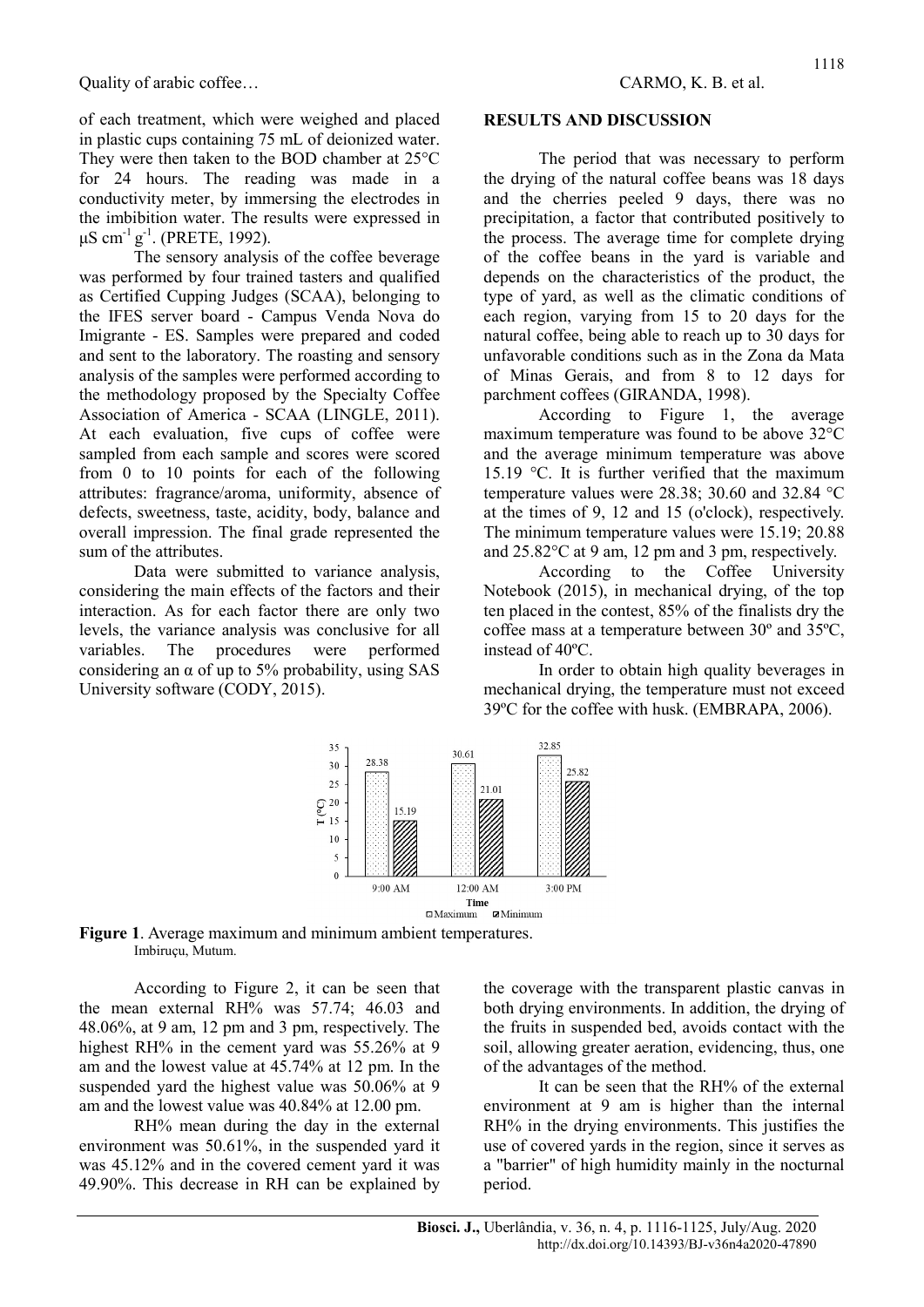The use of the covered yard is an alternative that allows the drying of large quantities of coffee, in regions with difficulty to find flat land suitable for the construction of traditional yards. The use of the greenhouse is also an alternative in places with

70

high relative humidity during the nights and in the early hours of the morning, with the risk of dew formation and re-wetting of dry coffee (DONZELES el al., 2011).







According to Figure 3, the mean ambient temperature values obtained were found to be 24.73; 30.87 and 25.91°C, at 9 am, 12 pm and 13 pm, respectively. The internal temperature in the cement yard reached the highest value at 12 pm, with 28.27°C; the lowest value was recorded at 9 am, with 25.77 °C; and at 3 pm there was a slight decrease, with an average value of 27.41°C recorded. In the suspended yard, the highest value occurred at 12 pm with 31.28°C; the lowest at 9 am with 27.43°C and at 3 pm reached 28.64°C. The average temperature during the day was 27.15°C in the cement yard and 29.11°C in the suspended yard.



Figure 3. Mean ambient temperature (MT-External), cement yard internal temperature (MIT-Y Cement) and suspended yard (MIT-Y Suspended).

Comparing the average temperatures obtained in the internal environments (cement and suspended yards) with those obtained in the external environment, it can be verified that the average temperatures were higher than the external environment, when measured at 9 am and 3 pm. This fact occurred due to the presence of a transparent plastic canvas cover, which maintains the heat in these environments, when managed according to the technical recommendations of Silva and Herbert (1999). When comparing the average temperatures of the internal environments, it is verified that the average temperatures in the suspended yard were higher, in the three schedules evaluated, when compared to the cement yard. This fact can be explained by the volume of the area covered in the cement yard being larger and higher than that of the suspended yard, and that the warm air being lighter must rise and dissipate in the larger area and the area and height are smaller in the suspended yard. It is important to note that a high temperature and medium relative humidity did not occur during the drying period of the grains, providing good natural conditions to the drying process, which contributed to the maintenance of grain quality characteristics.

Coffee processed via dry (natural) in both drying methods, took longer to complete than peeled cherry coffees. According to Borém et al. (2008), the permanence of the husk gives the fruit of the coffee tree a structure with greater resistance to injuries and the need for a longer drying time in order to reach the ideal moisture for grain storage when compared to other types of processing. It should be noted that the differences between natural (dry) and peeled (wet) coffee are related to the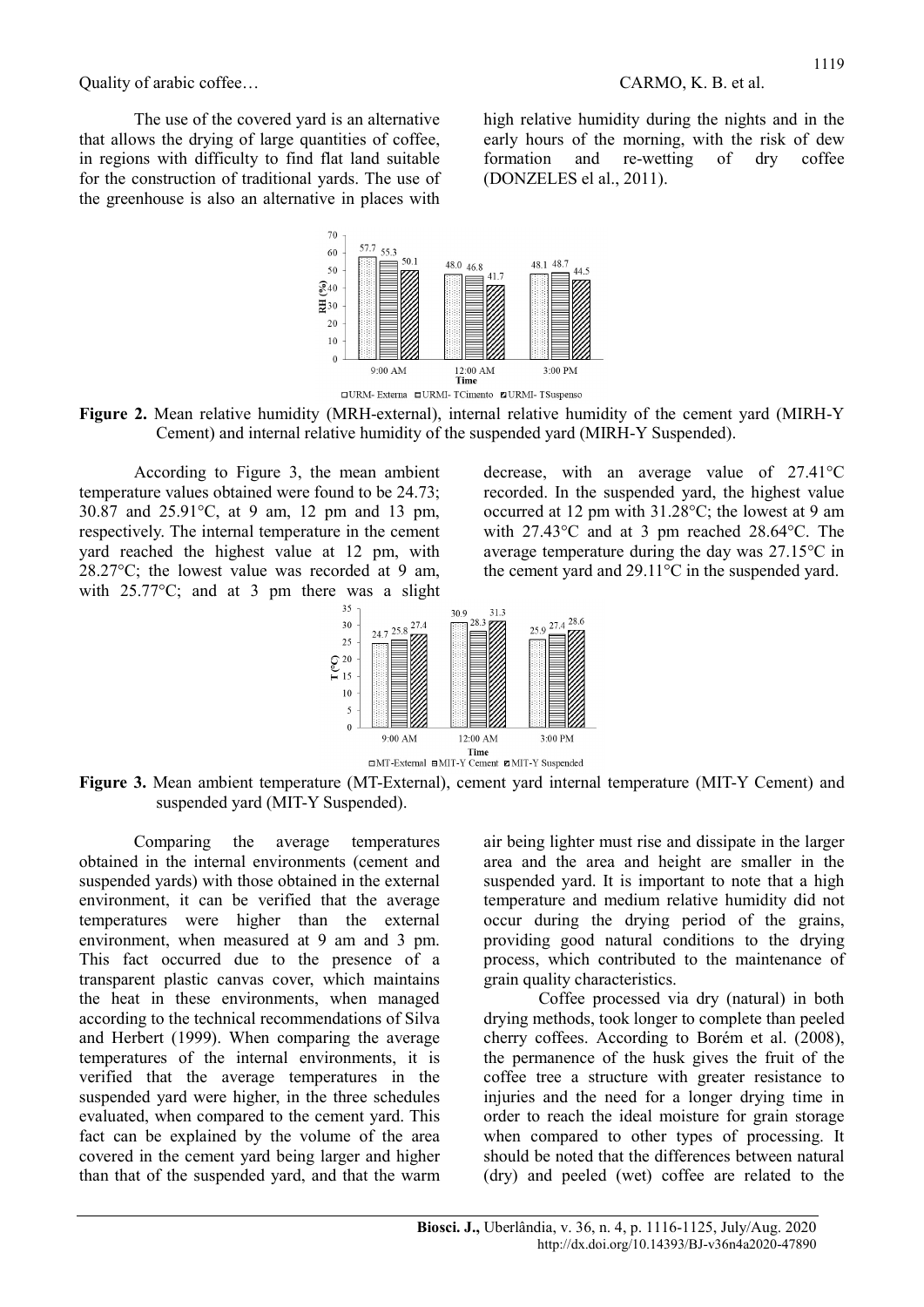presence of epicarp and mesocarp in natural coffees. This fact makes it more difficult for the water to escape from the interior of the fruit, causing the temperature inside the beans to increase, which can cause damage to the integrity of the cell membranes more intensely in the natural coffee than in the demucilated one, even subjecting the beans to the same drying method (SAATH et al., 2012).

The results of the variance analysis performed for each sensory attribute of the grains, as well as the mean scores, can be observed in Tables 2 and 3. The variables uniformity, absence of defects and sweetness were not subjected to variance analysis, since no presented variation between the data of the repetitions and the treatments, all of which received a score of 10.

| Table 2. Effect of altitude on the sensory attributes of Arabica coffee. Mutum-MG, Brazil. 2016. |  |  |
|--------------------------------------------------------------------------------------------------|--|--|
|--------------------------------------------------------------------------------------------------|--|--|

| Altitude         | Aroma            | Flavor            | Aciditv           | Bodv              | Finishing | <b>Balance</b>    | Final             | Total    |
|------------------|------------------|-------------------|-------------------|-------------------|-----------|-------------------|-------------------|----------|
| $850 \text{ m}$  | 7.39b            | 7.22 <sub>b</sub> | 7.17 <sub>b</sub> | 7.05 <sub>b</sub> | 7.09b     | 7.00 <sub>b</sub> | 7.16 <sub>b</sub> | 80.08b   |
| $1050 \text{ m}$ | <sup>-</sup> 78a | 7.56a             | 7.48a             | 739a              | 7.30a     | $7.20^{\rm a}$    | 7.31a             | 82.00a   |
| P value          | <0.0000          | 0.0002            | $<$ 0.0000        | < 0.0000          | 0.0016    | < 0.0000          | 0.0137            | < 0.0000 |

Means followed by the same letters in the column do not differ from each other with an  $\alpha$  of up to 5% probability by the F test.

Table 3. Effect of processing methods on the electrical conductivity, aroma and taste of arabic coffee.

| <b>Process</b> | Aroma  | Flavor            | $EC$ ( $\mu$ S<br>$\alpha^{-1}$<br>cm |
|----------------|--------|-------------------|---------------------------------------|
| Dry            | .47b   | 7.22 <sub>b</sub> | 1.50a                                 |
| Wet            | 7.70a  | 7.56a             | 80.95b                                |
| P value        | 0.0051 | 0.0002            | $<\!\!0.0000$                         |

Means followed by the same letters in the column do not differ from each other with an  $\alpha$  of up to 5% probability by the F test.

The results indicated that for the acidity, body, aroma, finalization, balance, overall result and final result variables, there was difference for the isolated effect of altitude  $(P<0.05)$ . For the aroma and flavor variables, there was a difference between the altitude stratum and the processing system, whereas for EC there were differences only for the processing system (Tables 2 and 3).

When analyzing Table 2, it is verified that the best results in all the evaluated attributes are observed at the altitude of 1050 m. This is justified because the fruit of the coffee tree undergoes a slower maturation at this altitude due to the climatic conditions (lower temperatures). However, it is observed that at altitude (850 and 1050 m) they present sensory characteristics with highly satisfactory results. When submitted to classification in the quality scale, both presented excellent grades, since coffees with a score above 80.0 are considered special.

Solares et al. (2000), who studied the different cultivars produced in Guatemala, concluded that altitude had an influence on the quality of the coffee beverage, regardless of the cultivar, because the sensory properties (body, aroma and softness) increased as the altitude increased. This influence was lower only for the acidity attribute. Ribeiro (2013), when analyzing the effect of altitude and other factors on the chemical contents of the raw grain and the quality of the beverage, observed that the cultivars Bourbon Amarelo and Acaiá from crops above 1,200 meters of altitude also presented better sensory notes

In the advanced stages, grain filling is more critical in lower altitude conditions, since the plant needs to complete these processes in a shorter time (LAVIOLA et al., 2007). Cortez (2001) observed that anticipation in maturation is one of the factors responsible for the loss of coffee quality. That justifies the lowest scores in the altitude of 850m.

It can be observed in Table 3 that there was a statistical difference between the aroma, flavor and EC variables, when compared between the two processing systems, and the best results were obtained in wet processing.

There are three important characteristics that indicate the quality of the beverage as a function of the roast degree, and in light colored roast the predominant characteristic is the acidity, but as the roast increases, that is, it becomes darker, the carbonization of some components occurs, therefore, accentuating the burnt flavor. The aroma and body are more accentuated (MELO, 2004), which justifies why the aroma and flavor attributes have been statistically different in Table 2.

The lowest values of the electrical conductivity in the coffee beans were in the wet process, being the same with the best sensory quality (Figure 4). Borém et al. (2006) observed that lower values of electrical conductivity are related to a better quality beverage.

The wet coffee processing provided the lowest EC values and notes above 80 points,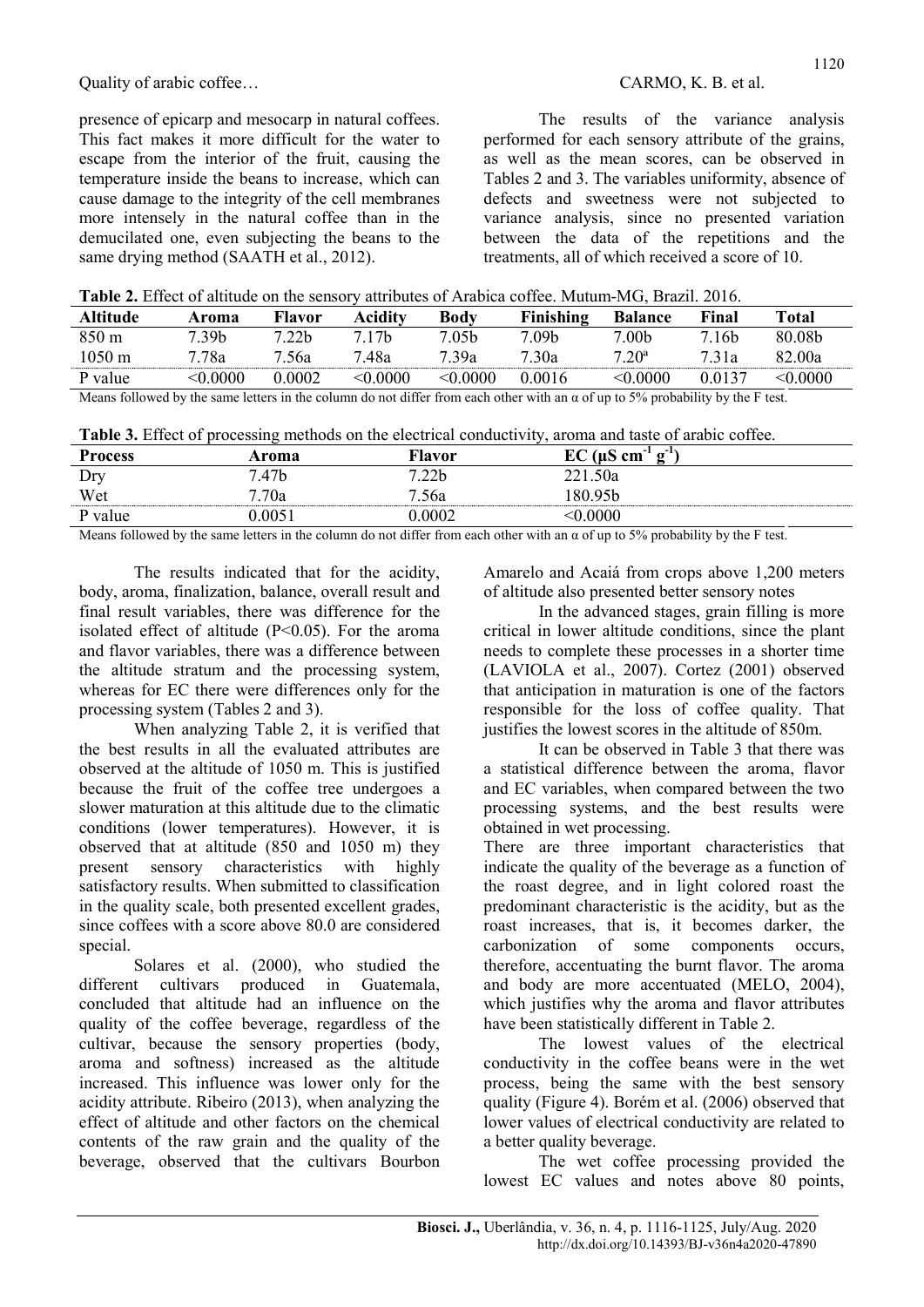considered soft drink coffees (Figure 4), with EC of 221,50  $\mu$ S cm<sup>-1</sup> g<sup>-1</sup>. The dry EC treatments were  $180 \mu S$  cm<sup>-1</sup> g<sup>-1</sup> The higher electrical conductivity values in the natural coffee can occur because the differences between the natural and demucilated coffees are related to the presence of the epicarp and the mesocarp in the natural coffees, which causes greater difficulty for the exit of water from the interior of the fruit, due to physical barriers, causing the temperature inside the grains to increase, which can cause damage to the integrity of the cell membranes more intensely in the natural coffee than in the demucilated one, even when subjecting the grains to the same drying method (SAATH et al., 2012).

In studies carried out in Lavras-MG, aiming to evaluate the sensory quality of coffee beans, processed and dried in different forms and temperatures, the authors concluded that the drying in yards provided the best sensory quality of the coffee beans, when compared to the drying with hot air and that the pulped coffee had better sensory quality than the natural coffee, regardless of the drying method (ALVES et al., 2011).

Figure 4 presents the average cup test scores for the attribute "Final Score", performed for arabic coffee beans beverage quality, according to the processing systems (dry and wet) and drying methods (suspended and cement), in two altitudes (850 and 1050 m).

It was verified that all the treatments provided results with specialty coffee classification, except those that were submitted to the "natural" processing system, in both methods of drying, with altitude of 850 m. Even so, they presented values very close to those that are classified as specialty, these being classified as fine commercial coffees. According to the SCAA (2008) scale of sensory evaluation of specialty coffees, the quality of the coffee, based on the Final Score scores of the sensory evaluation, with a score above 80.0 are considered specialty coffees.

The treatments with higher scores were those of altitude of 1050 meters, as demonstrated by the attributes in Table 1 and Figure 4. Comparing the processing systems, the peeled cherry treatments obtained higher scores than the natural ones. According to Lima et al., (2008) the coffees produced by the dry method are of comparatively inferior quality to the coffees produced by the humid method.



Figure 4. Mean scores of the sensory analysis for the attribute "Final result", carried out on Arabica coffee beans, depending on the processing systems and the drying methods. Mutum – MG. 2016.

Nat: natural, CD: peeled cherry; TS: Suspended yard, TC: Cement yard; 850m and 1050m: altitudes.

Table 4shows the effect of the drying and processing method on the "finalization" variable of Arabica coffee. It is verified that for this variable there was interaction between the factors "processing system" and "drying method"  $(P<0.05)$ .

For this variable, it was observed that, when drying in suspended yard, processing via humid presented results superior to the dry method  $(P<0.05)$ . When drying in a cement yard, there was no difference between the processing method  $(P<0.05)$ .

The suspended screen yard is currently highly recommended because it consists of a suspended structure that prevents the coffee from touching the ground, receives greater aeration both above and below, prevents the attack of microorganisms and ensures a product with drying uniform and of better quality. This type of yard provides greater reduction of labor, decrease of the drying time, besides having simple, fast and cheap construction. The use of cover with translucent plastic is advisable in regions where the harvest coincides with the rainy season (SILVA; HERBERT, 1999).

The presence of mucilage promotes greater vulnerability of natural coffees to the growth of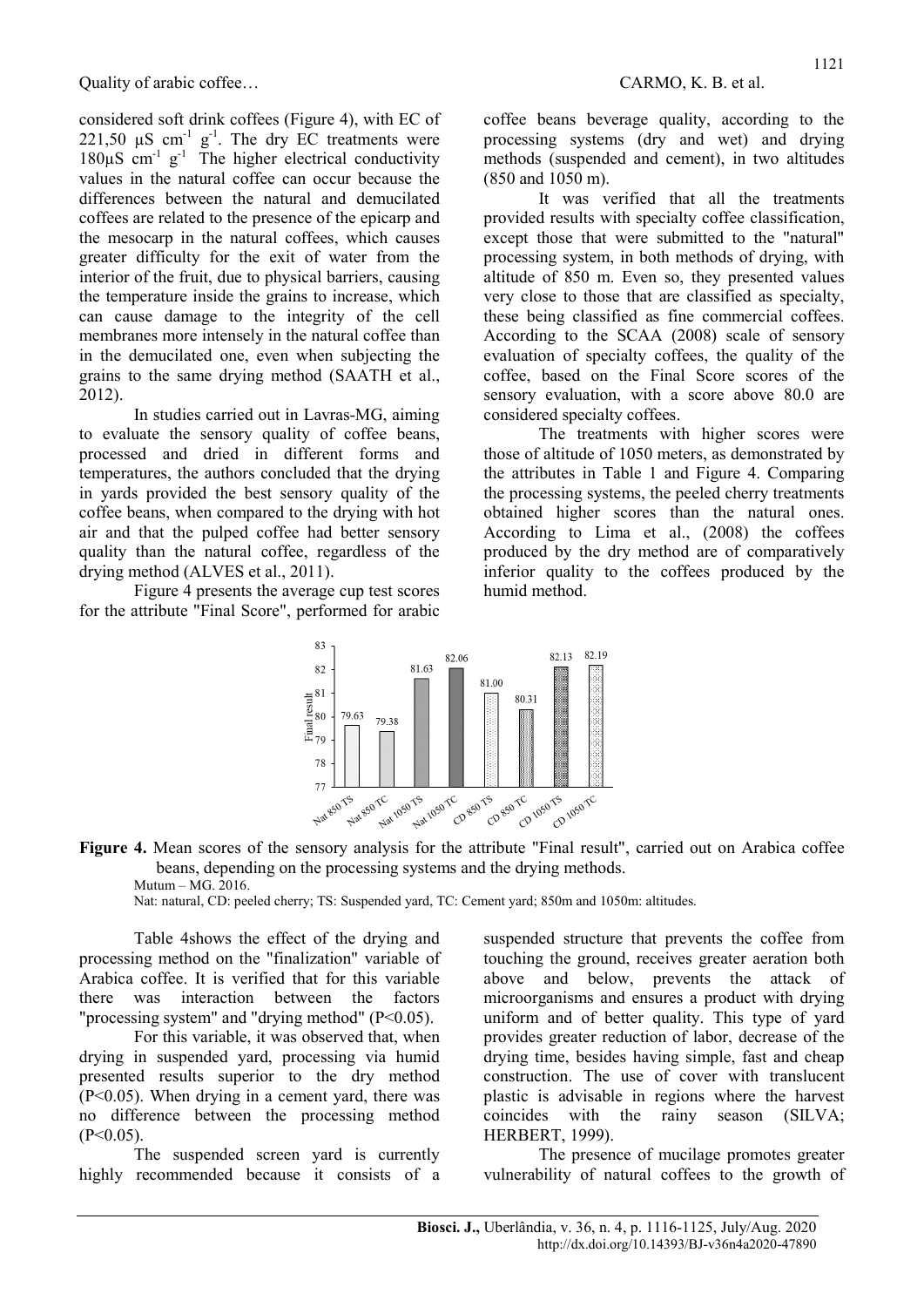microorganisms. For this reason, mucilage removal techniques are adopted to reduce the chances of loss of quality, such as fermentation and mechanical demisting. In addition to decreasing the drying time and space in the yards/patios, the removal of the husk can provide greater softness to the coffee beverage by the selectivity of the lots as to the different stages of maturation, aiming at the formation of micro-lots. In regions where relative humidity is high during the harvesting period, the processing, the drying of the fruits, peeling is an interesting option avoiding undesirable fermentation that can reduce the quality of the coffees (MALTA; SANTOS; SILVA, 2002).

|  |  |  | Table4. Effect of the drying and processing method on the finalization of Arabica coffee. |
|--|--|--|-------------------------------------------------------------------------------------------|
|  |  |  |                                                                                           |

|                | Drying method       |             |         |  |
|----------------|---------------------|-------------|---------|--|
| <b>Process</b> | Suspended yard      | Cement yard | P value |  |
|                | <b>Finalization</b> |             |         |  |
| Dry            | 7.09Ab              | 7.19Aa      | 0.3221  |  |
| Wet            | $7.31$ Aa           | 7.19Aa      | 0.1901  |  |
| P value        | 0.0238              | 1.0000      |         |  |

Means followed by the same uppercase letters in the row and lower case letters in the column do not differ from each other with an  $\alpha$  of up to 5% probability by the F test.

According to the statistical analysis, there was no significant difference in the attribute Final Result (P<0.05). Even in this circumstance, the flavors are different among the coffees (Table 5), which is an important aspect in the commercialization and the search for quality standards (SCAA, 2008).

According to Table 5, it can be observed that the T1, T2 and T6 treatments obtained

|  |  |  |  | <b>Table5.</b> Coffee flavors in relation to each treatment. |
|--|--|--|--|--------------------------------------------------------------|
|--|--|--|--|--------------------------------------------------------------|

characteristics of immature fruits, these being treatments with three smaller global scores with 79.6; 79.3 and 80.3 points (Figure 4), respectively. Characteristics like fruits and citrus are desired by the market, being related to superior quality. It is observed that these characteristics were found at 1050 m altitude, which shows that higher altitudes produce coffee with different aromas.

| <b>Treatments</b> | <b>Process</b> | Altitude | Drying<br>method  | <b>Flavors</b>                                                                                           |
|-------------------|----------------|----------|-------------------|----------------------------------------------------------------------------------------------------------|
|                   | Natural        | 850      | Suspended<br>Yard | Caramel, Immature, Almonds/Chocolate.                                                                    |
| 2                 | Natural        | 850      | Cement Yard       | Chocolate/Caramel e Immature.                                                                            |
| 3                 | Natural        | 1050     | Suspended<br>Yard | Buttery/Chocolate, Caramel, Almonds,<br>Almonds/caramel and Chocolate.                                   |
| 4                 | Natural        | 1050     | Cement Yard       | Caramel, Chocolate, Full Acidity / Red<br>Fruits, Chocolate/Citric Caramel<br>and Chocolate/Caramel.     |
| 5                 | CD             | 850      | Suspended<br>Yard | Caramel, Chocolate, No Body and Weak<br>Body.                                                            |
| 6                 | CD             | 850      | Cement Yard       | Immature, Chocolate and Caramel.                                                                         |
|                   | CD             | 1050     | Suspended<br>Yard | Caramel/Chocolate, Bitter chocolate<br>Chocolate/Panela and Chocolate/ caramel.                          |
| 8                 | CD             | 1050     | Cement Yard       | Caramel/Yellow Fruits, Yellow Fruits,<br>Citrus/<br>Chocolate,<br>Chocolate/CaramelandChocolate/Caramel. |

According to Malta (2011), the differentiation of specialty coffees takes into account attributes of floral, citrus, aroma, among others, and special flavor characteristics such as chocolate, roasted peanuts, caramel and others. For Brazil Especialty Coffee Associantion - BSCA (2015), specialty coffees are those that do not present primary defects (sticks, stones, green coffees, etc.) and that present something that differentiates them from others, such as floral,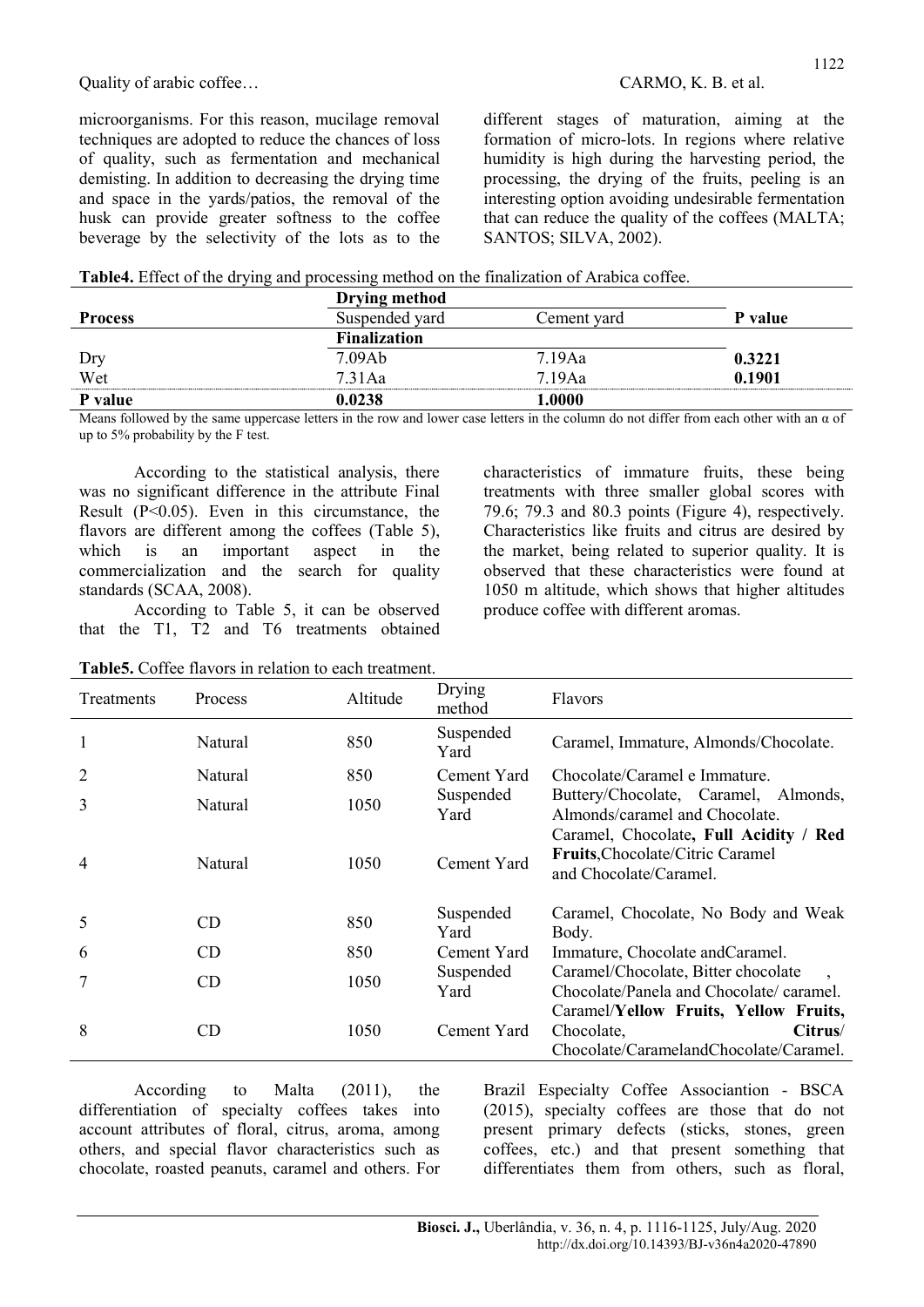citrus, among others, adding value to the product. In Matas de Minas you can find cafes with remarkable characteristics such as: sweet taste, with a diversity of citrus, caramel and chocolate flavors; intense aroma with floral and citric notes; body ranging from full bodied to very full bodied; delicate and balanced acidity and pleasant and prolonged finish (MATAS DE MINAS REGION, 2015).

#### **CONCLUSIONS**

The fruits of coffee trees located in altitudes of 1050 m have sensory attributes superior to those of altitudes of 850 m;

The results of the flavor and aroma sensory attributes of coffee obtained in the wet processing method or system are higher than those obtained in the dry (natural) processing system;

The electrical conductivity of the coffee beans obtained in the wet processing system is lower than that obtained in the dry (natural) processing system, which gives better beverage quality:

Drying methods in suspended yard and cement yard, both with plastic cover and if technically conducted, do not influence the sensory characteristics of the Arabica coffee.

The interaction of the drying method in suspended yard and the wet process provides a better finish.

#### ACKNOWLEDGEMENTS

The authors thank the PRODIF for financial assistance

RESUMO: A qualidade do café é um dos requisitos mais importantes na comercialização do produto, sendo a etapa de pós-colheita determinante na produção de cafés de excelência. A região de Mutum, MG, Brasil, é predominantemente cafeeira, com elevado potencial de produção de cafés especiais. Em razão da importância social e econômica da cafeicultura para a região das Matas de Minas, pesquisas têm sido demandadas com o intuito de fornecer informações tecnológicas que proporcionem melhorias na qualidade e consequente na agregação do preço da saca de café. Dentre os diversos fatores que podem afetar a qualidade do café destacam-se o sistema de processamento, o método de secagem e a altitude. Assim, objetivou-se com a realização deste trabalho, avaliar a qualidade do café arábica em diferentes altitudes, submetido a diferentes sistemas de processamento e métodos de secagem. O trabalho foi conduzido na propriedade cabeceira do Imbiruçu, em um delineamento experimental de blocos casualizados, com os tratamentos dispostos em um esquema de parcelas sub-subdivididas (2 x 2 x 2), com quatro repetições, sendo nas parcelas, as duas altitudes (850 e 1050 m), nas subparcelas, os dois sistemas de processamento (seco (natural) e úmido (cereja descascada)) e nas subparcelas, dois métodos de secagem (cimento e terreiro suspenso, ambos cobertos). Foram realizadas análises sensoriais e de condutividade elétrica. Os frutos de cafeeiros localizados em altitudes de 1050 m possuem atributos sensoriais superiores aos de altitudes de 850 m. Os melhores resultados dos atributos sensoriais sabor e aroma do café foram obtidos no sistema de processamento via úmida quando comparado como sistema de processamento via seca (natural). A condutividade elétrica dos grãos de café obtidos no sistema de processamento via úmida foi menor que a obtida no sistema de processamento via seca (natural), o que confere melhor qualidade de bebida. Os métodos de secagem em terreiro suspenso e em terreiro de cimento, ambos com cobertura plástica e se tecnicamente conduzidos, não influenciam nas características sensoriais do café arábica.

PALAVRAS-CHAVE: Pós-colheita. Cafés especiais. Análise sensorial.

#### **REFERENCES**

ALVES, G. E.; OLIVEIRA, P. D.; ISQUIERDO, E. P.; BORÉM, F. M.; PEREIRA, C. C.; RIBEIRO, D. E. Análise sensorial de grãos de café submetidos a diferentes tipos de processamento e métodos de secagem. In: VII Simpósio de Pesquisa dos Cafés do Brasil; Anais... Araxá – MG. 2011.

ANDROCIOLI, A.; LIMA, F. B.; TRENTO, E. J.; CARNEIRO, F.; CARAMORI, P.H.; SCHOLZ, M. B. dos S. Caracterização da qualidade da bebida dos cafés produzidos em diversas regiões do Paraná. In. Simpósio de Pesquisa dos Cafés do Brasil, 3, 2003, Porto Seguro. Resumos... Brasília: Embrapa Café, p 256-257, 2003.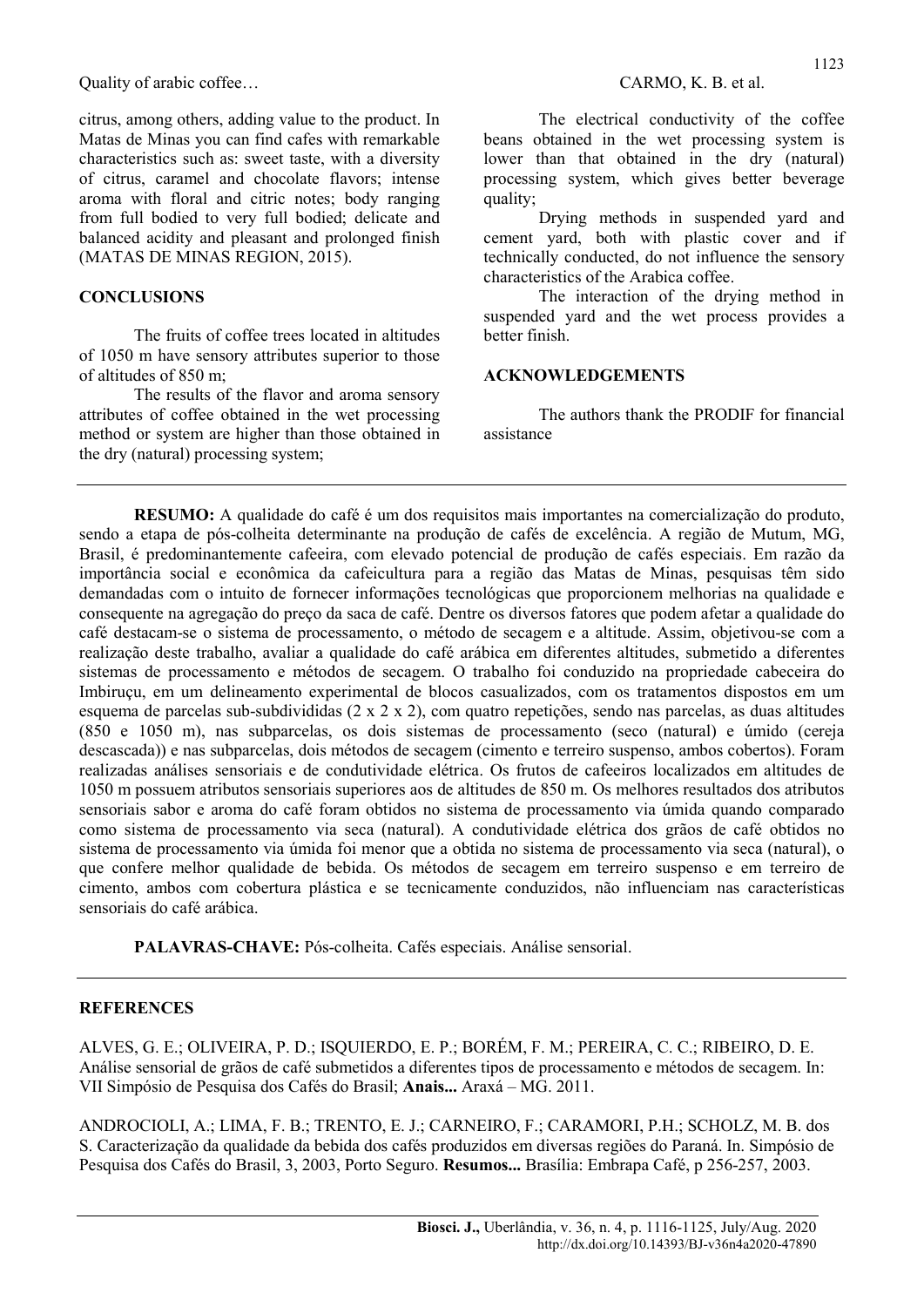Quality of arabic coffee... CARMO, K. B. et al.

BRAZIL ESPECIALTY COFFEE ASSOCIANTION- BSCA. Disponível em: <http://bsca.com.br/cafesespeciais.php>. Acesso em: 30 de jan. 2015.

BORÉM, F. M.; RIBEIRO, D. M.; PEREIRA, R. G. F. A.; ROSA, S. D. V. F.; MORAIS, A. R. Qualidade do café submetido a diferentes temperaturas, fluxos de ar e períodos de pré-secagem. Coffee Science, Lavras, v. 1, n. 1, p. 55-63, abr./jun. 2006.

BORÉM, F. M. Pós colheita do café. Lavras: UFLA, 630 p. 2008.

BORÉM, F. M.; CORADINI, P. C.; OLIVEIRA, J. A. Qualidade do café natural e despolpado após secagem em terreiro e com altas temperaturas. Ciência e Agrotecnologia, Lavras, v. 32, n. 5, p. 1605-1615, set./out. 2008. https://doi.org/10.1590/S1413-70542008000500038

CODY, R. An Introduction to SAS University Edition. SAS Institute, 2015.

CONAB – Companhia Nacional de Abastecimento. Acomp. safra bras. café.Safra 2018. Quarto Levantamento, Brasília, p. 1-84 vol. 5, n.4, Dez. 2018. Disponível em: file:///C:/Users/K%C3%AAnia/Downloads/BoletimZCafeZdezembroZ2018\_1.pdf

CORTEZ, J. G. Efeito de espécies e cultivares e do processamento agrícola e industrial nas características da bebida do café. 71p, Tese (Doutorado) - Escola Superior de Agricultura Luiz de Queiroz, Piracicaba, 2001.

DONZELES, S. M. L.; SAMPAIO, C. P.; SOARES, S. F.; RIBEIRO, M. de F. Colheita e processamento do café arábica. In: REIS, P.R.; CUNHA, R.L. da; CARVALHO, G.R. Café Arábica: da pós-colheita ao consumo. Lavras: EPAMIG SM,2 v. 734p.:il. cap.1, p.19-66, 2011.

EMBRAPA. Cultivo do café orgânico. 2006. Disponível em: <https://sistemasdeproducao.cnptia.embrapa. br/FontesHTML/Cafe/CafeOrganico\_2ed/index.htm>. Acesso em: 10 maio 2018.

GAIR, R. Efeito da altitude na qualidade da bebida do café. Dissertação (Mestrado em Agronomia). Universidade Estadual de Londrina. 57p, 2012.

GIRANDA, R. N. Aspectos qualitativos de cafés (coffeaarabicaL.) submetidos a diferentes processos de secagem. 1998. 83 p. Dissertação (Mestrado em Ciências dos Alimentos) – Universidade Federal de Lavras, Lavras, 1998.

LAVIOLA, B. G.; MARTINEZ, H. E. P.; SALOMÃO, L. C. C.; CRUZ, C. D.; MENDONÇA, S. M.; ROSADO, L. D. S. Acúmulo de nutrientes em frutos de cafeeiro em duas altitudes de cultivo: micronutrientes. Revista Brasileira de Ciência do Solo, v. 31, n. 6, p. 212–221, 2007. https://doi.org/10.1590/S0100- 06832007000600021

LIMA, M. V. et al. Preparo do café despolpado, cereja descascado e natural na região sudoeste da Bahia. Revista Ceres, Viçosa, MG, v. 55, n. 2, p. 124-130, mar./abr. 2008.

LINGLE, T. R. The coffee cupper's handbook: systematic guide to the sensory evaluation of coffee's flavor. 4th ed. Long Beach: Specialty Coffee Association of America, 66 p.2011.

MALTA, M. R. Critérios utilizados na avaliação da qualidade do café. Informe Agropecuário, v.32, n.261, p.114-126, 2011.

MALTA, M. R. Normas e Padrões Utilizados na Classificação do Café. In: Reis, P. R;Cunha, R. L.; Carvalho, G. R.. Café Arábica da pós-colheita ao consumo. Lavras: U.R. EPAMIG SM., p. 339-413, 2011.